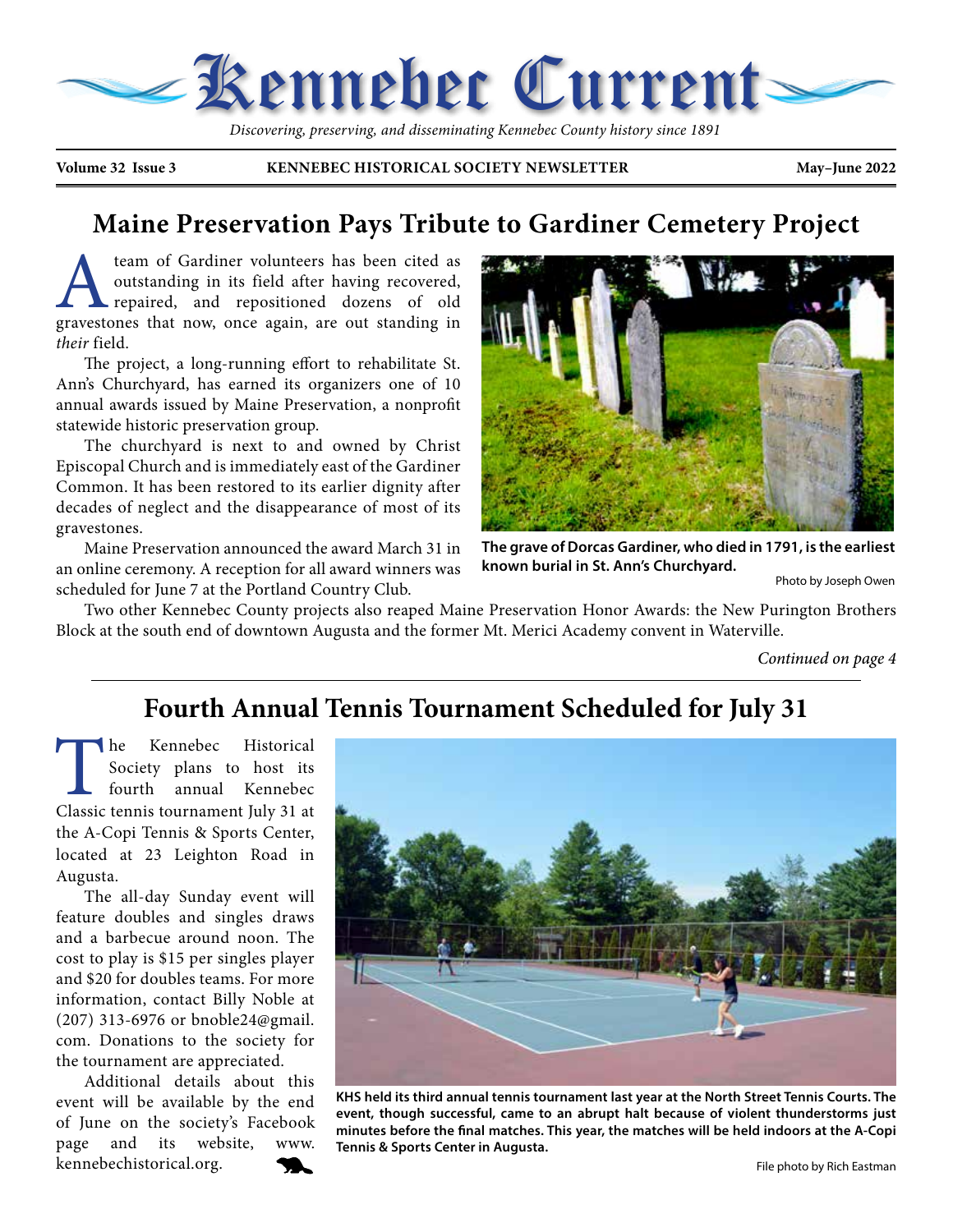

## President's Message

In April, the Historical Society of Litchfield, Maine, hosted a meeting of area historical societies. The Kennebec Historical Society had three attendees at the meeting: Bob Bennett, Joe Owen, and me. In addition to KHS an n April, the Historical Society of Litchfield, Maine, hosted a meeting of area historical societies. The Kennebec Historical Society had three attendees at the meeting: Bob Bennett, Joe Owen, Sidney, Belgrade, China, and Vassalboro were also represented.

This was the second such gathering of local historical societies, and the discussion was lively and fruitful. It was an opportunity for all to share updates about what each organization is working on, discuss challenges, offer ideas and advice, and get to know other local history enthusiasts. The amount of local history knowledge

in the room was amazing. I enjoyed listening to people swap names, dates, and facts throughout the afternoon.

We are so fortunate to have so many active, local organizations dedicated to the preservation and sharing of our region's rich history. The fact that all of them are largely volunteer-run makes it all the more impressive. If you have a chance this summer, go visit your town's historical society to see all the great work going on. And if you have the time and interest, consider sharing your talents with a local historical society, whether your town's, or here at KHS. Dedicated volunteers are always needed.

As always, thank you for your support of the Kennebec Historical Society. Enjoy the summer!

— *Jamie Logan, president*

#### **June Book Sale Nets More Than \$1,100**

n June 3 and 4, KHS held its annual book sale fundraiser and raised a total of \$1,142.00. Last year, the society held three book sales and raised over \$2,281.50. This year's first book sale netted nearly half of that amount. The society plans on having another book sale in late August or early September. If you have any questions or if you would like to donate books, please call the society's executive director, Scott Wood, at (207) 622-7718.



**Customers look over books June 4 at the KHS book sale.** Photo by Scott Wood

#### **KHS Welcomes the Following New Members**

Joann Clark Austin — South China Ed Avis — Litchfield Tizz E.H. Crowley — Auburn

Scott Grady — Augusta George Jones — Augusta John Perry — Readfield

#### *and continues to recognize ...*

**Sustaining Business Members (\$1,000+ annual)**

Kennebec Savings Bank Ganneston Construction Corporation **Sponsoring Business Members (\$500+ annual)**

J.S. McCarthy Printing Meadow Park Development O'Connor GMC



**KHS Board of Directors**

**President** Jamie Logan

**Executive Vice President** Kent London

> **Treasurer** Mark Laney

**Secretary** Stefanie Barley

**Directors** Robert Bennett Amelia Clukey Anne Cough Rich Eastman Joan Lancaster John Lawrence Billy Noble Joseph O'Donnell Joseph Owen Emily Schroeder

**Executive Director** Scott Wood

**Advisory Committee** Thomas Johnson Mark Johnston John O'Connor Earle G. Shettleworth Jr. William Sprague Jr.

**Newsletter Staff** Rich Eastman/editor Sally Joy/adviser

**Membership Secretary** Joan Lancaster

**Total membership:**  624 on June 9 Life members: 234

The Kennebec Current encourages letters to the editor. Email letters to kennhis1891@gmail.com. All letters are subject to editing for taste, style, and length.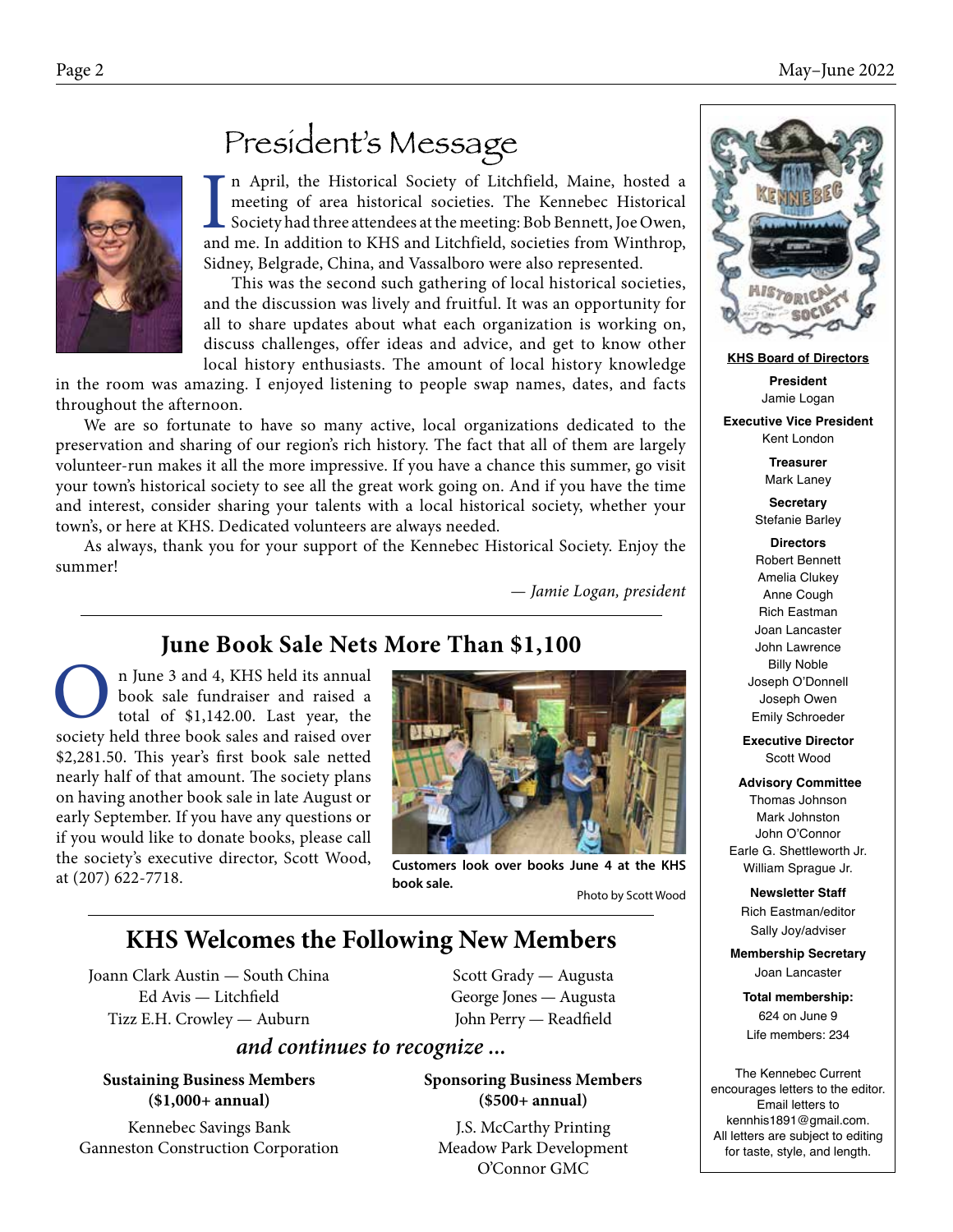## The Collections Box

*"Several years ago, a good friend told me that history is like a jigsaw puzzle and time has scattered the pieces. It is the goal of the Kennebec Historical Society to look for the pieces and find their proper places in the puzzle of the history of Kennebec County." — Bruce Kirkham, former Collections Committee chairman*

Last fall I had a nice visit with Bob Weston, son of Lowell "Pete" and Hope Weston. He brought us many items giving us a glimpse inside the colorful lives of the 20th-century Westons.

Augusta residents are certainly familiar with the family name. James North's 1870 *History of Augusta* takes us back to John Weston, who came to America as a stowaway on a vessel and lived to the ripe old age of 92, dying in 1723. His grandson John was one member of the company settling Bloomfield (now Skowhegan) in 1771.

The first Nathan Weston was the great-grandson of the stowaway and arrived in Hallowell (the part that now is Augusta) in 1778, living at Fort Western and conducting business. He served the area well as a representative to the Massachusetts General Court, a member of the Massachusetts Senate and of the Executive Council. His third wife, Elizabeth, had four children – including another Nathan, of course, but the connection to the current local branch is through his brother Samuel. Fast-forward four generations and we find our donor.

Lowell and Hope Weston had quite a life together. The society has copies of her book *Hope's Two Lives, Eighty Years: From the Far East to the State of Maine*, published in 1997. Thanks to Bob, we can add this lovely collection, highlighting Lowell's childhood, early adulthood, and close connection to Augusta. The "school days souvenirs" include photos of baseball and basketball teams, and classes, in which some people are identified; 1900s graduation exercises; three ribbons awarded in 1924, 1926, and 1928 at the Grammar School Winter Sports Meet, given for different events; a 1930 program for a Cony High School play; a Kennebec Journal article with a photo of the Chizzle Wizzle Executive Committee, circa 1931; a 1932 birthday card and telegram from Lowell's grandparents; a few poems and songs he wrote; and even a prized letter from a classmate.

Older items in this group were likely saved by dad Nathan Simmons Weston: a 1904 Chizzle Wizzle Fair flyer; a dance card from the Chizzle Wizzle Ball that same year; a copy of the November 29, 1856, issue of the Rural Intelligencer; a list of Augusta Country Club members in 1920, with a note about Nathan giving land so the club could expand from nine to 18 holes; and a playbill for the Cony High School Minstrel Club (1903).

The family's interest in local history is also evident. There is a copy of *The Augusta Guide: A Handbook – 1929-30*; more recent items such as a photocopy of a history of St. Mark's Church and an account of the stained-glass windows in South Parish Congregational Church, with a commentary by Hope; and numerous articles and supplements about

the Blaine House, the U.S. bicentennial, publishing magnate William H. Gannett, downtown business announcements, and other items.

As always, please let us know if you'd like to peruse this collection yourself; we're happy to share. And if you have any materials related to Kennebec County, do keep the society in mind. We're here to preserve your legacy.

Until next time!

*— Emily A. Schroeder, KHS archivist and Collections Committee Co-chair*



**Weston, formerly of Augusta and East Winthrop, are among the items their son Robert Weston donated** 

Photo by Emily Schroeder

**to the Kennebec Historical Society last fall.** 



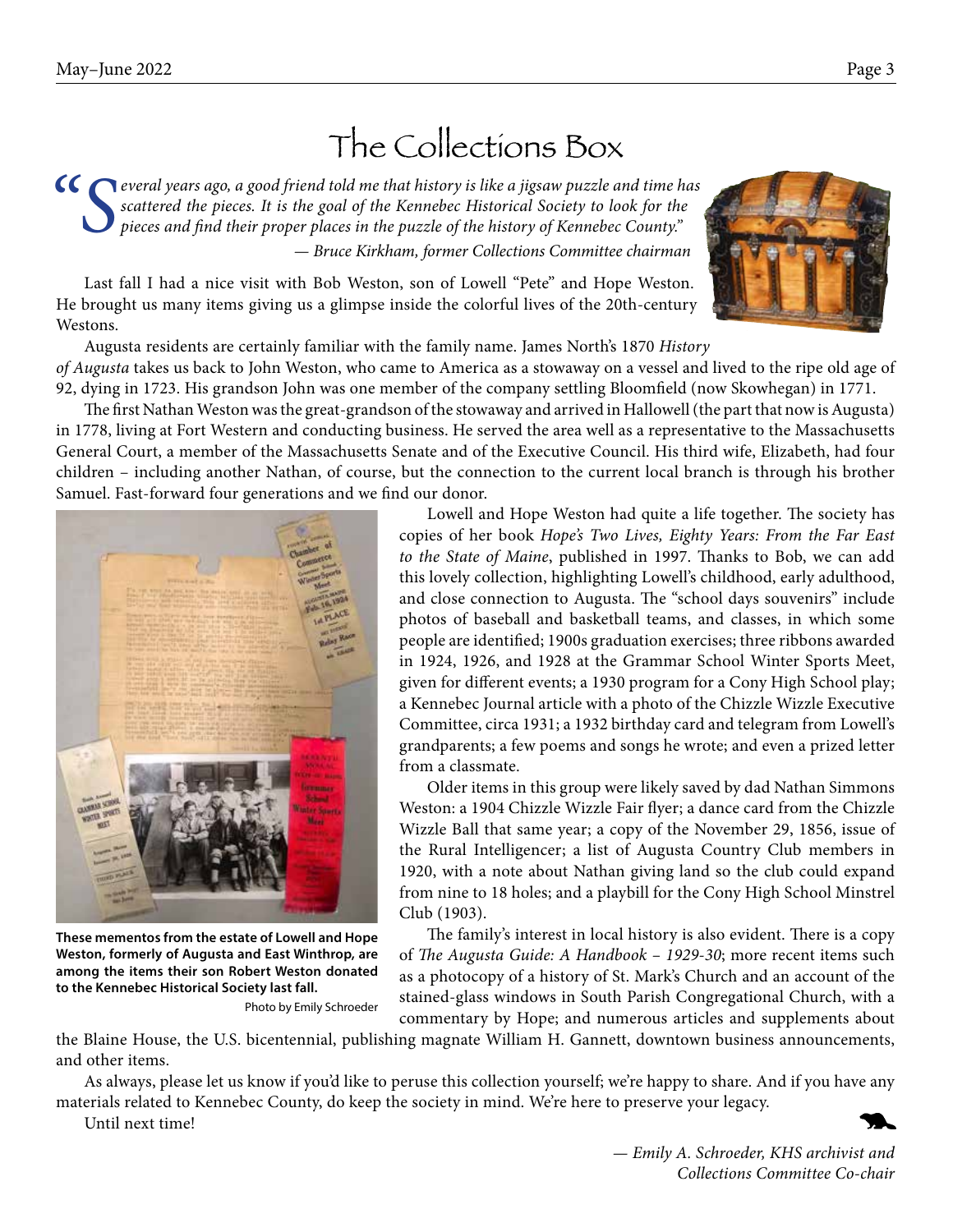

The churchyard project is unusual for several reasons. First, the effort called for a lot of research, science, and detective work. Second, it won the award even though it was not a building, unlike the vast majority of other honorees over the years. Third, inspiration for the project took root 19 years ago in the mind of William King Jr., now of Bath, who visited the churchyard and discovered that several gravestones there, including those of his Gardiner family ancestors, were tipped over and lying on the ground, some of them in pieces.



**Dawn Thistle stands on May 27 in St. Ann's Churchyard, where she, Bill King, and Hank McIntyre, all volunteers, spent seven years reassembling and reinstalling most of the gravestones.** 

Photos by Joseph Owen

"We worked at it one day a week for seven solid years to get this job done," King, 90, said in a telephone interview.

King and two others – Hank McIntyre, a volunteer church groundskeeper; and Dawn Thistle, the Gardiner Public Library special collections librarian – financed and carried out most of the work, with help from other volunteers.

The churchyard dates to the establishment of St. Ann's Episcopal Church – the predecessor of today's larger Christ Church – by Dr. Silvester Gardiner in 1771. Its cemetery includes the city's earliest marked grave, that of Dorcas Gardiner, who died in 1791; as well as the graves of Revolutionary War veterans and families of the community's early industrial developers.

The cemetery suffered from severe neglect in the late 19th century and much of the 20th. City records show that 65 gravestones stood there in 1911; a century later, only 11 of them remained upright. The restoration group started its work in 2014, using the only two known old photos of the cemetery for reference and building on the efforts of a previous group that had gathered and recorded broken, fallen gravestones. They received guidance from Jody Clark, who is a local historian, a Christ Church parishioner, and a longtime Kennebec Historical Society member; and Cheryl Patten, of the Maine Old Cemetery Association.

The group began its work by cleaning and re-installing fallen gravestones, starting with those that were complete. It then repaired broken stones and set them in place.

"In some instances, proper placement was confirmed by the discovery of matching material underground," the group wrote in its award application.

One of the toppled stones that was restored to its proper place bears the name "Phebe Gardiner." Oddly, the woman it commemorates had that name neither when she was born nor when she died. Born as Phebe Cartwright, she was married three times, Thistle said. Her second husband's family name was Gardiner. After she died in 1834 at the age of about 49, her third husband, Joseph Sager, was accused of having poisoned her.

Sager was tried and convicted, then executed by hanging on a cold, stormy day — January 2, 1835, according to James North's *History of Augusta* — with several thousand spectators gathered at the northeast corner of State and Winthrop streets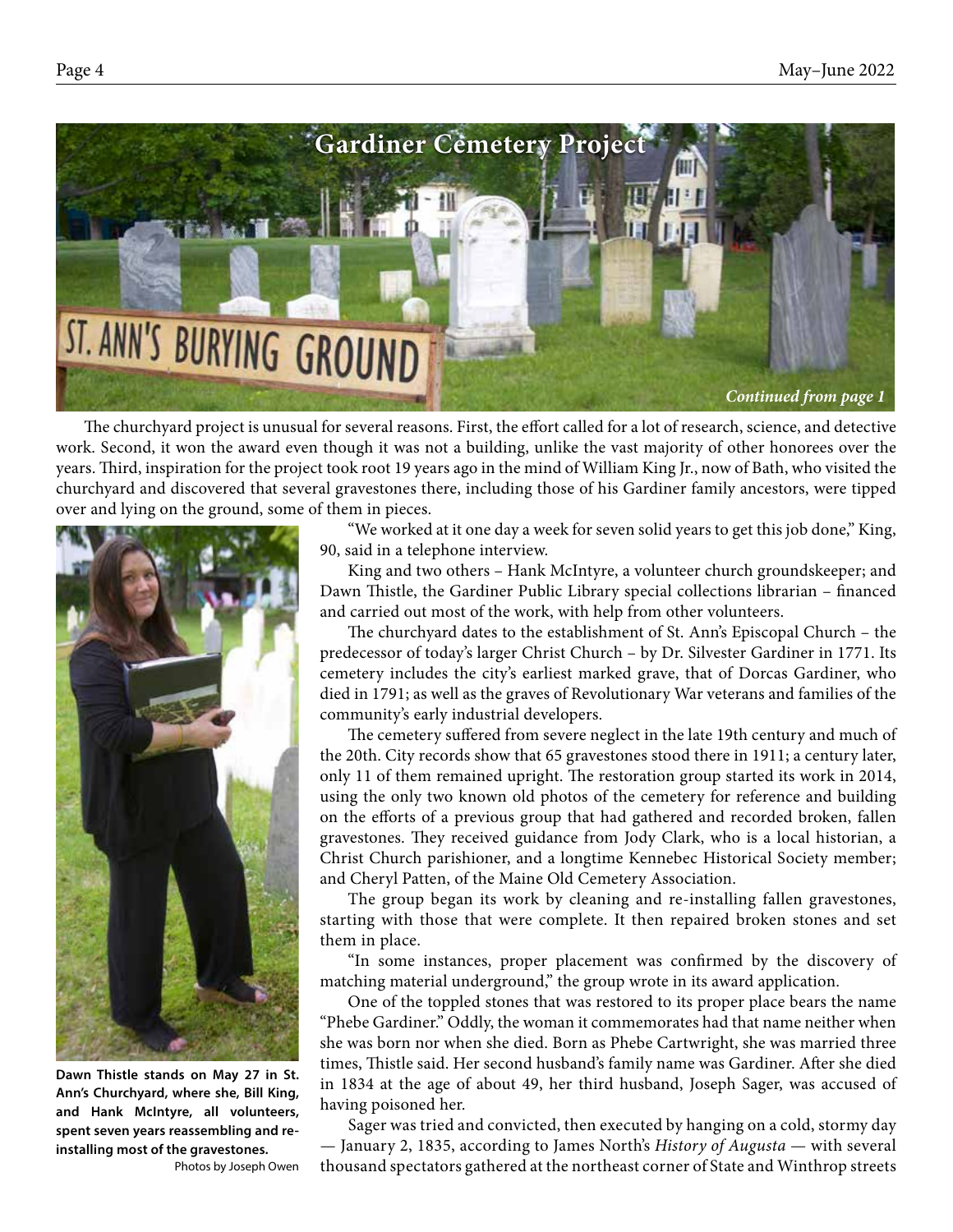in Augusta, where the jail stood at that time. (The trap door of the gallows on which Sager died is now an artifact in the Kennebec Historical Society's collection.)

Considering her husband's crime, it's unsurprising that the name "Sager" is absent from the victim's gravestone.

During the cemetery project, Thistle dug through local records to determine the relationships among members of family groups to ascertain better which stones should go where. "With what little photographic evidence we had, we went with family connections that I had discovered through genealogical research," she said.

When the group could find no graves for 11 stones that were left over, it hired a New Hampshire company to use ground-penetrating radar to locate anomalies indicating the presence of unmarked graves. That work turned up 50 such anomalies, which suggested that many more stones were missing.

With help from a neighbor, in 2018 the group members found the remnants of 21 gravestones in a crypt under the Christ Church steeple. Those were cleaned and repaired. Many were missing their bases, so the team reconstructed them from scrap stone.

After examination of old records and other clues, Thistle said, stones were placed in the proper family group in almost every case, if not in the exact spot where the person was buried.

The team paid for the project, which incurred mostly incidental costs. Thistle said the biggest expense was the \$1,500 charge for the radar survey. The work ended in September 2021, with 11 footstones and more than 50 headstones having been re-installed. Christ Church reconsecrated the cemetery soon afterward.



**This 1916 Neo-classical commercial block was originally occupied by the Purington Brothers Company, which provided its customers with heating coal and oil. It is now owned by Matthew and Heather Pouliot and is fully rehabilitated and leased.**

Photo by Joseph Owen

**Bill King, of Bath, kneels next to the gravestone of his direct ancestor Gideon Gardiner in 2015 at St Ann's Churchyard in Gardiner. The stone was the first of dozens to be reconditioned and put back in place in the cemetery as part of a multi-year restoration project.**

Photo courtesy of Bill King

As for the other winning local projects, New Purington Brothers Block owners Matthew and Heather Pouliot removed a drop ceiling and exposed an octagonal monitor roof that became a light source for the Neoclassical 1916 building's second floor. The rehabilitated and fully leased Augusta building now contains three first-floor storefronts and nine new residential apartments, according to Maine Preservation.

In Waterville, the former Mt. Merici convent once was occupied by the Ursuline Sisters, who had come from Quebec province in 1888 to teach the children of French-Canadian millworkers, Maine Preservation says on its website. The Ursulines occupied the convent building after its completion in 1967 and used it until 2005, when the few remaining elderly nuns moved into a newly built Ursuline Care Center. The convent remained vacant for 15 years until the Waterville Housing Authority converted it into affordable housing for senior citizens.

The Augusta and Waterville projects both received support from federal and state rehabilitation tax credits, and the convent conversion benefited from low-income housing tax credits as well, according to Maine Preservation.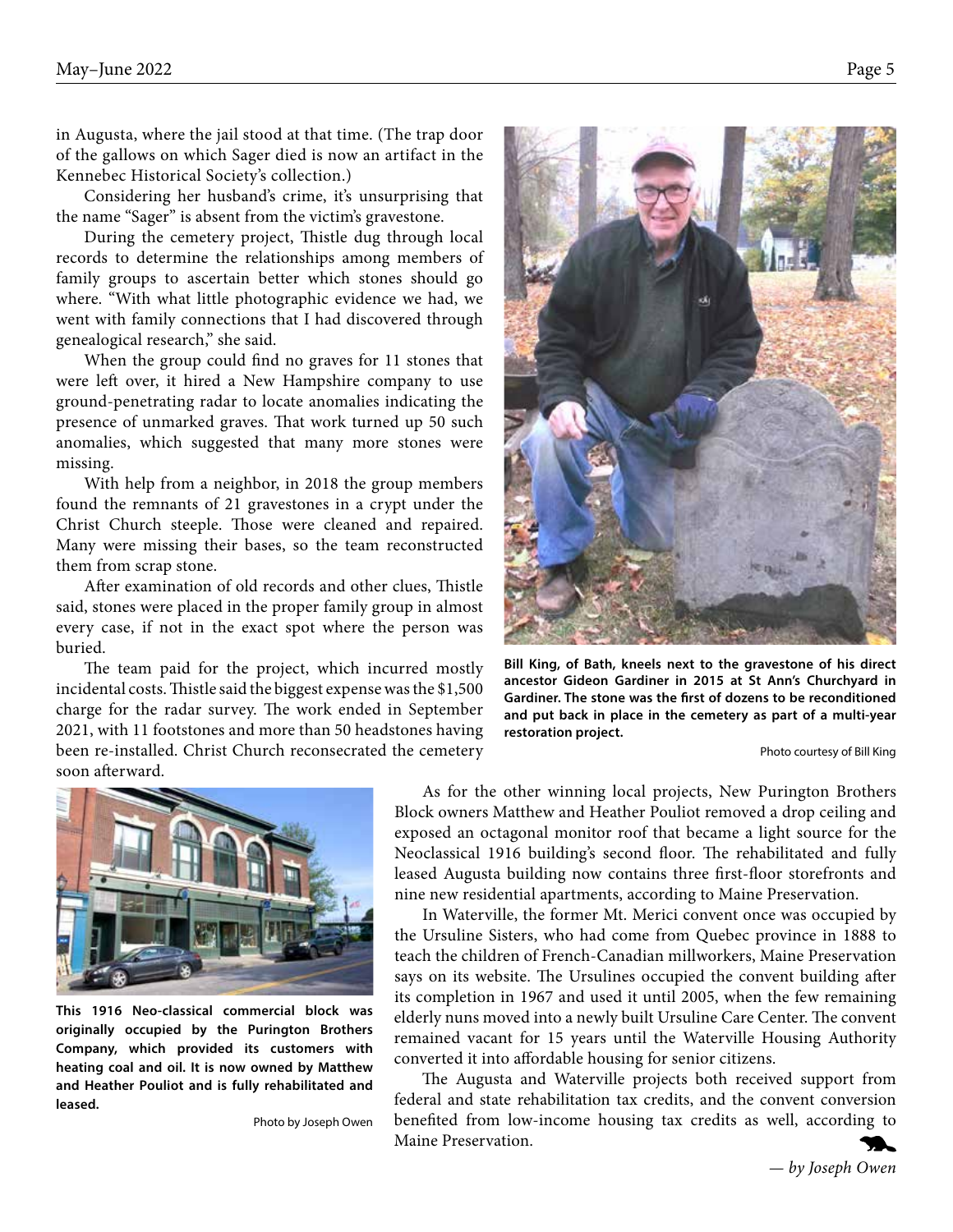#### **Three Cities Designate June as Martha Ballard Month**

Ity councils in Augusta, Gardiner, and Hallowell have<br>issued proclamations making June a month in which<br>to honor famed post-Colonial-era midwife Martha<br>Ballard issued proclamations making June a month in which to honor famed post-Colonial-era midwife Martha Ballard.

The cities' action occurred in connection with an ongoing effort to install a monument to Ballard at Mill Park in Augusta.

Gardiner's proclamation, approved May 11, cites the many babies that Ballard helped to deliver in the Kennebec Valley, as well as a "detailed 27-year diary that elevates our understanding of the day-to-day life in that founding period of our history."

Four members of the Augusta-based monument committee attended the Gardiner council meeting. They



**Larry Fleury, left, chairman of the Mayor's Committee for Martha Ballard, listens June 2 at an Augusta City Council meeting as Mayor Mark O'Brien reads a proclamation designating June as Martha Ballard month in Augusta.**

included sisters Glee and Ruth Ballard, both of Sidney, who are direct descendants of Martha Ballard.

As reported earlier, the committee is **Gardiner Mayor Pat Hart, left, hands Glee Ballard, of Sidney, a** 

**framed copy of a Gardiner City Council proclamation on May 11 at Gardiner City Hall. Ballard's sister, Ruth Ballard, also of Sidney, stands at right. The proclamation, which the City Council approved that evening, designates June as Martha Ballard Month, honoring the Ballard sisters' famed ancestor, who was a** 

Photos by Joseph Owen

# **local midwife and diarist.**

hosting a June 15 showing of the 1998 documentary movie "A Midwife's Tale," which is based on the Pulitzer Prize-winning 1990 book about Ballard by Laurel Thatcher Ulrich. The site of this fundraiser has changed, however. It now is scheduled to take place at Le Club Calumet, at 334 West River Road in Augusta.

The 5:30 p.m. event still includes hors d'oeuvres, wine, soft drinks, and a silent auction. Tickets cost \$30 each and can be ordered online from the committee's website at www.marthaballard.com, or from Fleury at (207) 252-0540.

## **Realism Abounds at Old Fort Western Reopening**



**Left: Gabriel Norwood, of the Plimoth Patuxet Museums, in Plymouth, Massachusetts, displays Colonial artifacts and replicas May 28 at the seasonal opening day of the Old Fort Wesdtern museum in Augusta. Staying in character as a 17th-century colonist, Norwood spoke in an archaic form of English when explaining the items to visitors.**

**Right: Jonathan Yellowbear, of West Gardiner, an Abenaki Indian and a gunsmith who specializes in 17th- and 18th-century arms, displays replica arrows he made using obsidian tips, which he said is what indigenous people in New England used before contact with Europeans. Yellowbear also was taking part in Old Fort Western's opening day. The fort, owned and operated by the city of Augusta, is celebrating its 100th anniversary as a public museum.**

Photos by Joseph Owen

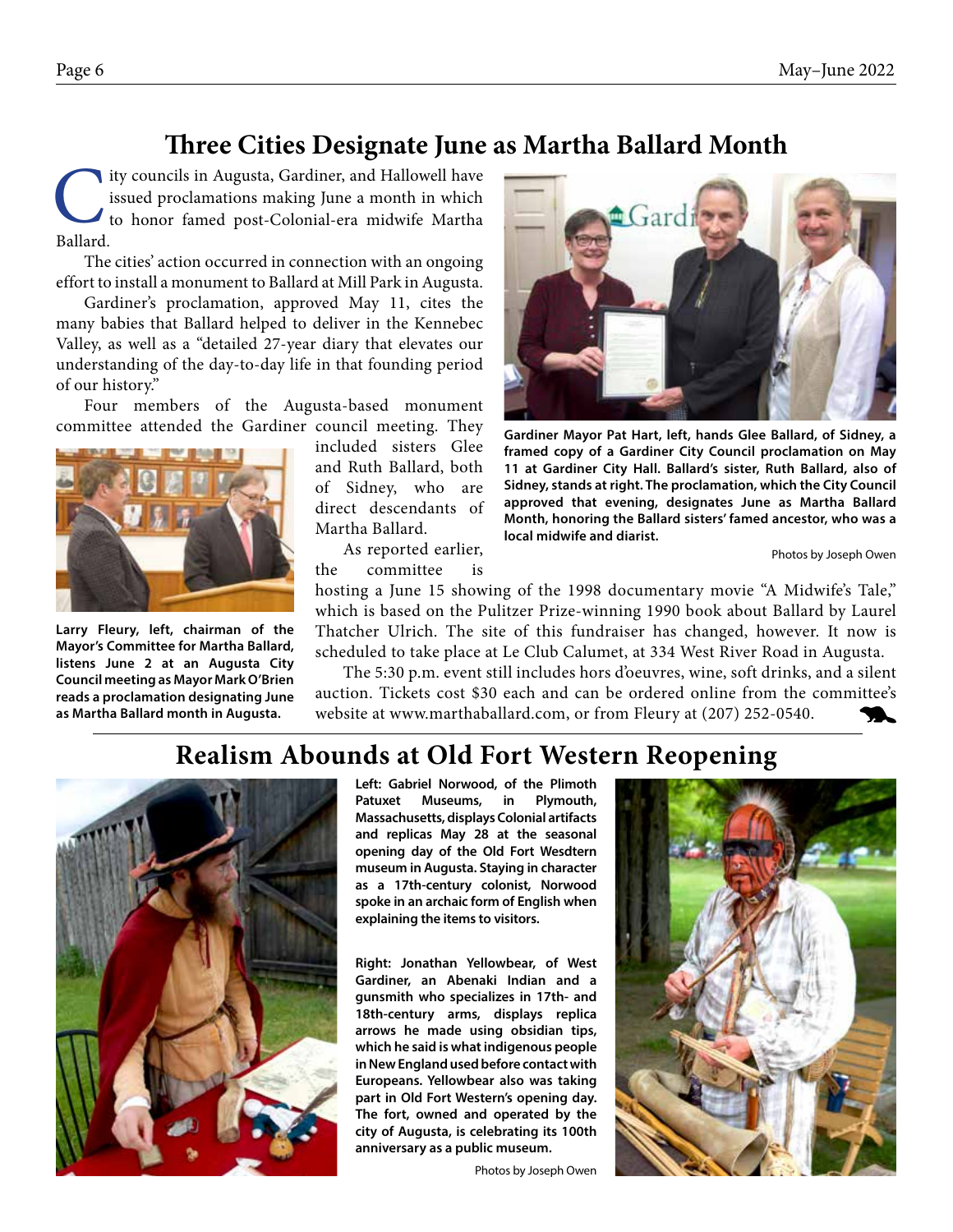### **Manchester Man, 97, Becomes Newest, Oldest KHS Life Member**



**Harold Snow poses for a photo in May and the home of son Fred and daughter-in-law Cynthia in Manchester.** 

Photo by Cynthia Snow

The Kennebec Historical Society doesn't make a habit of asking members who pay their dues how old they are, except to ascertain sometimes whether they are older than 60, the age of eligibility for a discounted senior membership.

In the case of retired electrician Harold Snow, however, an exception was made. Snow, a longtime Manchester resident, became a KHS life member in May, the same month in which he turned 97.

As a result, while the society can't say with absolute certainty that he has set a record, Snow appears to be the oldest person ever registered as a life member.

Snow, a widower, spent most of his childhood and early adult years in Augusta. He built a house in 1956 in Manchester, using lumber cut from trees on the property for framing timbers. Then he moved his family into it in April 1957. Sixty-five years later, he still lives there. He also still drives occasionally, reads voraciously, and enjoys telling jokes and stories about people he has known.

A long-vacant house visible just across the road from Snow's living room window is a reminder that longevity runs in the Snow family. That once was the home of his grandfather Fred Snow, who lived to turn 100. According to family lore, the elder Snow was so old that he had a boyhood memory of somebody running up his family's driveway on Sewall Street in Augusta, yelling that President Abraham Lincoln had just been shot in Washington.

In might seem counterintuitive that a person of Harold Snow's advanced age would become a life member, but the \$200 fee (scheduled to increase to \$250 on January 1) benefits the society in a way that isn't immediately apparent.

When a member pays annual dues, the expenses of keeping the KHS headquarters staffed, heated, lighted, and otherwise accessible gobble up that money almost immediately. Life membership money, on the other hand, is set aside for investment by Kennebec Savings Bank's trust department so it will generate operating income continuously, into the distant future.

The person who became a KHS life member at the youngest age is Sarah Crockett, whose grandparents Bob and Patsy Crockett, of Augusta, signed her up in 2004 when she was 11.

## $*$  In Memoriam  $*$

**Jerome E. Maschino,** 85, of Ave Maria, Florida, a native and longtime former resident of Gardiner, died January 28 in Naples, Florida. The 1954 Gardiner High School graduate earned a degree in chemistry from Nasson College in Springvale. In addition to his career as a chemist in various Northeastern states, he became an interpreter of Mandarin Chinese while in the Army; was a flight instructor, college teacher, and photographer; and founded a computer hardware and software company. He was a Kennebec Historical Society member for about 10 years. His survivors include his wife, Mary; three children; and eight grandchildren.

**Maryanne Prince,** 70, of Augusta, died May 19 in Augusta. A South Dakota native, she earned a law degree from the Thomas Goode Jones School of Law in Montgomery, Alabama. Prince worked as a private-practice lawyer in Alabama, specializing in civil litigation and criminal defense, before moving to Augusta 15 years ago. She was an attorney advocate for the Maine Compensation board at the time of her death. She also was a KHS member for six years. Her survivors include her husband, Steven; three children; and three grandchildren.

**Robert Russell,** 93, of East Winthrop and formerly of Augusta, died November 22, 2021, at his home on Cobbossee Lake. Along with his late wife, the former Margaret Dunn, he was a KHS member for several years in the early 2000s. He graduated from Augusta's Cony High School and the Maine Vocational Technical Institute and was a military veteran of the World War II era and the Korean War. He worked for the U.S. Postal Service for more than 30 years, retiring as assistant postmaster. He is survived by four children and five grandchildren.

**Gayle Ann Sawyer,** 68, died May 22 at her Augusta home. A KHS member for several years in the late 2000s, before retirement she worked as a clinical administrator for 17 years at the Harold Alfond Center for Cancer Care in Augusta. She was a 1971 graduate of Cony High School and held a master's degree from the University of Southern Maine. Her survivors include four sisters and several nieces and nephews.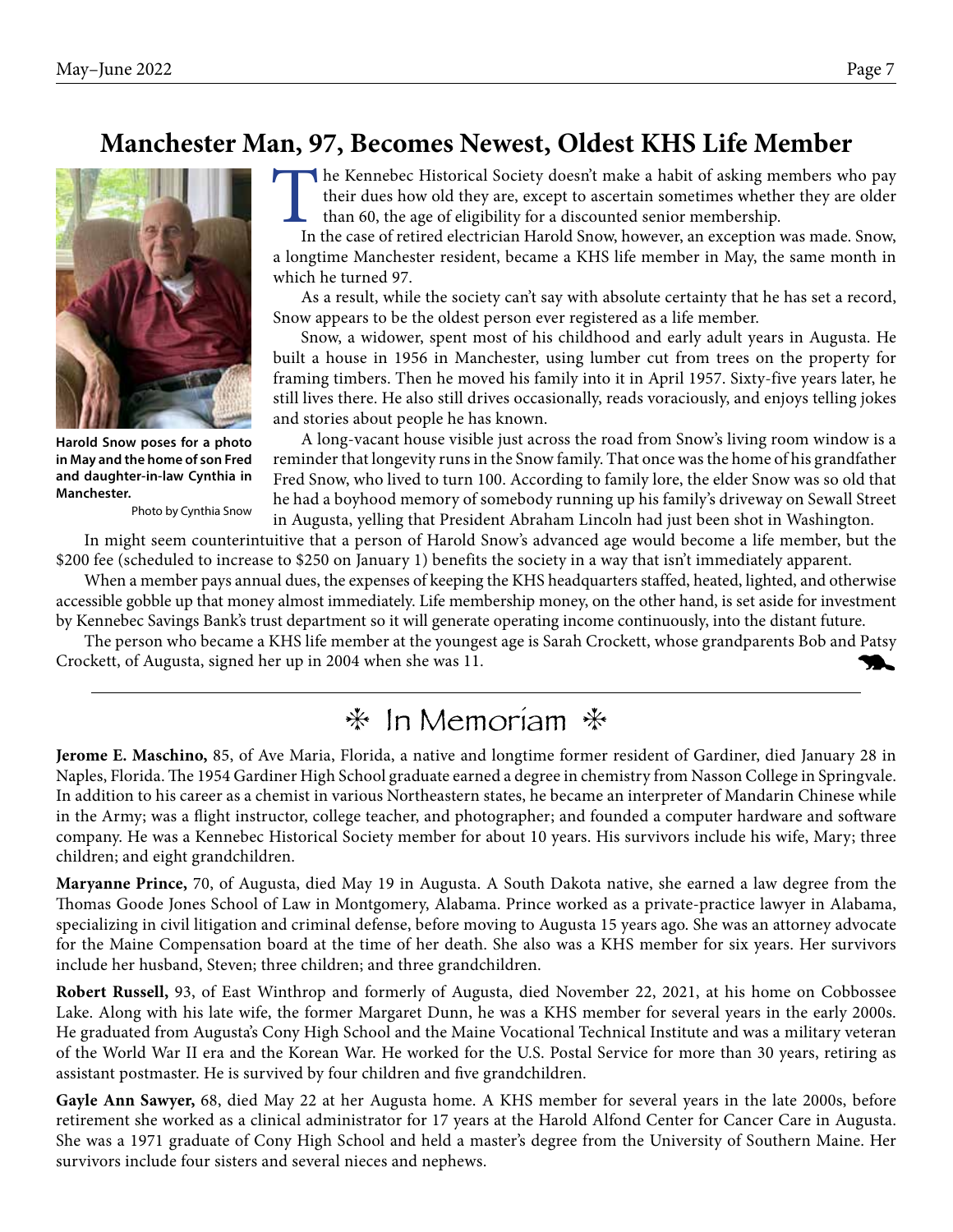#### **Manchester Walls Hint at Long-overlooked Indian Culture**



**The stone wall at right, which separates the North Manchester Meeting House from a neighboring cemetery, is of Indian construction, according to archaeology enthusiast Harvey Lipman, pointing at right.** 

Photos by Joseph Owen

It's worth the effort to walk into the woods to<br>see two roughly parallel stone walls lining an<br>abandoned but accessible section of Knowles<br>Road on a hill behind the North Manchester t's worth the effort to walk into the woods to see two roughly parallel stone walls lining an abandoned but accessible section of Knowles Meeting House, which is on Scribner Hill Road in Manchester.

Some visitors take the walls to be agricultural "linear landfills" – that is, evidence of farmers clearing big rocks out the way to make planting crops easier.

Harvey Lipman sees that, too, but he also sees traces of the indigenous people who trod these paths long before European colonists and their descendants did. He shared his conclusions May 7 with about a dozen people who, at his invitation, toured part of the 735-acre Allen-Whitney Memorial Forest, which straddles Scribner Hill Road and is open to the public for hiking, snowshoeing, crosscountry skiing, and mountain biking.

Lipman, an Augusta resident who has a summer home in Manchester, described the space between the walls as a centuries-old trail linking Cobbossee Lake to the Belgrade Lakes system. Down below, beside the meeting house, he pointed to a rock bearing a barely visible petroglyph known as the "Devil's Footprint." That's a Native American symbol, he said.

"I'm curious about the outdoors, and I'm very curious about local history," said Lipman, a longtime Kennebec Historical Society life member, explaining his passion for studying rock formations.

His attraction to archaeology dates to 1973, when he spent a year in Israel and was involved in a dig in search of Ezion-Geber, an ancient port on the Gulf of Aqaba documented only in Hebrew scriptures. That inspired him to look more closely at what was back in New England.

"I realized that you could do this locally. You didn't have to go to Israel," he said.

Before returning to his native Augusta, Lipman lived in Ashland, Massachusetts. He said he hiked often in that area and became interested in rock walls he saw there. He learned that while Europeans saw rocks as obstructions that were useful only as building material, they had special significance for indigenous people.

"They saw rock walls as a spiritual expression of their connection to the earth," he said.

Skeptics of such theories abound. For example, Robert M. Thorson, a University of Connectticut geology professor, wrote the following in his 2008 book *Exploring Stone Walls: A Field Guide to New England's Stone Walls*: "Circumstantial evidence suggests overwhelmingly that the vast majority of New England stone walls were built by farmers, their hired hands, and their sons, daughters, and wives." He added later, "The pre-European age … was characterized by the absence of stone walls."

However, in his 2018 book *Stone Prayers: Native American Stone Constructions of the Eastern Seaboard*, Curtiss Hoffman, a retired archaeology professor who taught at Bridgewater State University in Massachusetts, cites evidence of stone walls built by indigenous people up and down the East Coast. Southern New England has a dense concentration of them, he wrote. Maine has fewer, but Hoffman acknowledged in a telephone interview that many Maine sites probably remain unresearched.



**Fred Snow, of Manchester, left, looks into a barely covered well while his wife, Cynthia Snow, steps on the edge of a protective screen. At right, Harvey Lipman describes the seasonal buildings that once stood on Allen Hill in the Allen-Whitney Memorial Forest in Manchester.**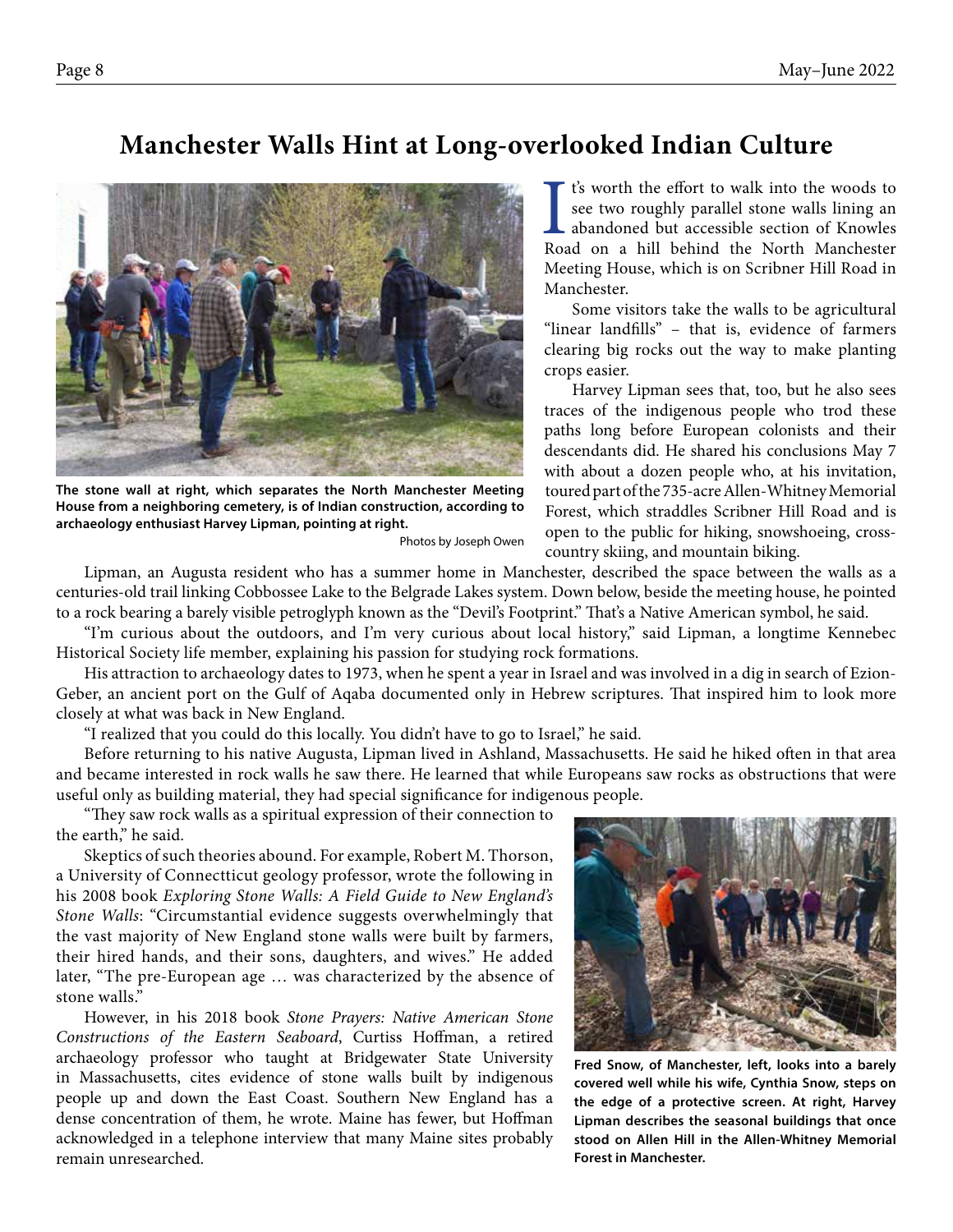Often, he said, people can't tell whether walls were built by Indians or by European colonists or their descendants.

"Colonial farmers did clear fields, and did have people build stone walls for them, and it's not always easy to tell the difference," he said.

Compounding the problem, he said, some New Englanders have rebuilt indigenous walls to suit their own purposes, such as confining domestic animals. They also hired Indians to build walls, right up to our own century. Hoffman said he knows a Narragansett Indian who worked for years as a stonemason.

Even examples of stone structures built by Europeans in the Indian style exist. Hoffman cited a stone pile commissioned by James Oglethorpe, the 18th-century founder of the Georgia colony, to honor Tomochichi (c. 1644-1739), a Yamacraw chief, after the latter's death. Tomochichi had provided land that enabled Oglethorpe to found the city of Savannah.



**Harvey Lipman points to what he described as a Native American petroglyph on a boulder next to the North Manchester Meeting House. The meeting house still is used for religious services, as well as other gatherings.**



**This south-facing view shows the western rock wall of a roughly parallel pair of walls on Allen Hill in Manchester.**

Generally, walls that don't meet at

right angles, are built in a zigzag pattern, or are built only one course of stones high tend to be Indian-built walls, Hoffman said.

For Lipman, Manchester turned out to be a good place to look for walls for two reasons. First, he said, water routes and heights of land are important in American Indian cultures, and the abandoned road behind the meeting house includes a high point on Allen Hill separating three watersheds. Second, the town government has taken advantage of lidar (laser imaging, detection and ranging) geological surveys and satellite mapping that reveal much about contours on the land.

Hoffmann said the Manchester walls' location near a watershed boundary reflects a broader pattern. He recalled an old Narragansett woman who told him, "Our people like to build these in places where the water flows in two directions."

The discontinued road behind the meeting house offers ample evidence of Maine residents of European lineage. That evidence includes a spring-fed well, barely covered by a screen to prevent unwary passers-by from falling into it; scattered remnants of summer homes and recreational buildings; and the road itself. The Indians, however, who had no written language but expressed themselves vibrantly in their placement of stones, left a longer-lasting impression on the landscape, if Lipman is correct.

In some cases, their walls' original expression is obscure because European colonists or their descendants modified the walls for other purposes. Nonetheless, a careful observer can see a classic zigzag snake pattern in a wall behind the meeting house, as well as in the narrow western wall of the pair leading up Allen Hill.

The Indian walls in Manchester also contain vertical triangular rocks with their tips pointed upward, an anthropomorphic symbol linked with the idea of "manitou," a supernatural life force embedded in Algonquin Indian groups' theology, Lipman said. "Once they are put in place, they take on a sacred significance," he said. Also, he pointed to spots where he said the Indian rock walls include indentations in the top to let spiritual forces flow across them.

Another feature of the Indian walls is the occasional appearance of nearby round heaps of small stones. Those grew because travelers moving between lake systems deposited stones in the piles, one by one, to mark their passing, Lipman said.

The May 7 tour participants left only footprints behind but came away with heightened curiosity about the walls.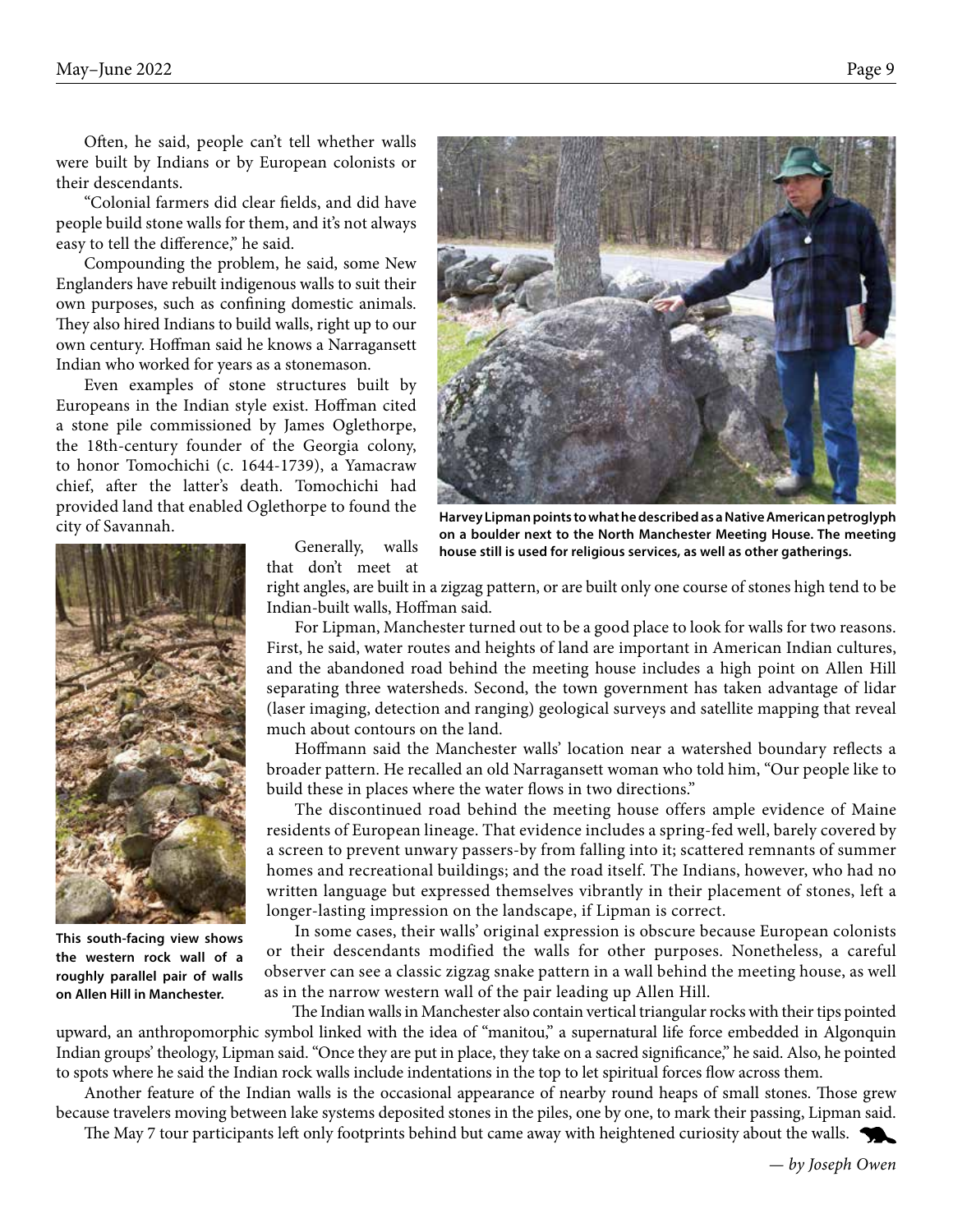

#### **Kudos to Bennett from Railroad-family Reader**

Regarding the article by Bob Bennett in the March-April issue of the *Kennebec Current* on the Wiscasset, Waterville and Farmington Railway Museum: Very well done by Bob, including his mention of the other 2-foot-gauge railroads in Maine.

I have a connection to the WW&F that goes back to its origin, in that my grandfather was the section foreman at China and my father was a fireman for a few years. He ultimately left and hired on with the standard-gauge Maine Central Railroad in Waterville.

I have a lifetime membership in the museum and its commitment to restoration. The dedication to restoration by volunteers is awesome. There is a work weekend every four seasons. Volunteers show up from as far away as the West Coast, and in at least one instance, one whole season was spent there by a person from Australia. People from the British Isles have shown up, as well as Japan. This all to point out how infectious the appeal of this little railroad in Maine is.

 *Al Cook, KHS member, Augusta*

#### **Locomotive Story Brings Back Train Trip Memories**

I am writing to share my sentiments regarding Bob Bennett's article "Old Alna Locomotive Once Frequented Kennebec County Rails," which appeared in the March-April issue of the *Kennebec Current*. I am an avid fan of historic railroads and have collected many books on the Sandy River and Rangeley Lakes (SR&RL) Railroad as well as the Kennebec Central (KC) Railroad mentioned in the article. I have always called these railroads "narrow gauge" (in this case, "two-footers"). I also collect books about standard- (wide-) gauge railroads in the state of Maine.

Did you know that when KC bought the old Alna locomotive from the SR&RL, in transport one of the cylinders got damaged and they hired a local firm to do the repairs? It was repaired in Randolph, so I believe T.W. Dick Company in Gardiner may have performed the repairs, as this company was a large welding, fabrication, and foundry company in that day.

I've always been interested in trains since childhood but was never able to grasp any part of it until after I had a family of my own. The first time I ever rode a train was when I took my family to the Boothbay Railway Museum, and it was amazing. I was really impressed with the train layout they had, so it made me pull the trigger on building my own model railroad collection and layout. I've been attending several train shows and collecting locomotives and rolling stock. Soon I plan to build a train room and start my own model layout.

I enjoy riding trains and have not only ridden behind the old Alna locomotive, but also had the pleasure of riding in the cab, and I enjoyed every minute of it! I frequent the Wiscasset, Waterville, and Farmington railroad once a year and usually support them by buying something in the gift shop. I was really intrigued by their efforts of expanding the museum by not only rebuilding some of their rolling stock but also restoring and building an engine from scratch. I've ridden on the SS&RL railroad on their section of track at their museum years back. I've also ridden on many standard-gauge railroad tracks with my off-road vehicles. Back in the early '70s, when I was a freshman in high school, there was a group of us that used to get together to ride off-road vehicles (dune buggies) on the old KC narrow gauge in Chelsea, which took us into Randolph. We were always looking for new trails and asked for and were granted permission by the landowners to clear much of that old railbed. By doing so, we gained access to many different parts of Randolph and Chelsea. Since then, the trails have been closed except to pedestrians, but that was interesting.

If you like the old Alna No. 9 locomotive, you should check out the Down East Scenic Railroad in Ellsworth, which is standard-gauge. They are in the process of restoring the old steam locomotive No. 470, which is a 4-6-2 (Pacific) wheel arrangement, that used to sit near the old Maine Central facility in Waterville. It's owned by the New England Steam Corporation (NESC). They also have an old Maine Central switcher (diesel engine) that they pull people around in. It is an enjoyable ride, and if you have a chance to go, you will not be disappointed by the experience.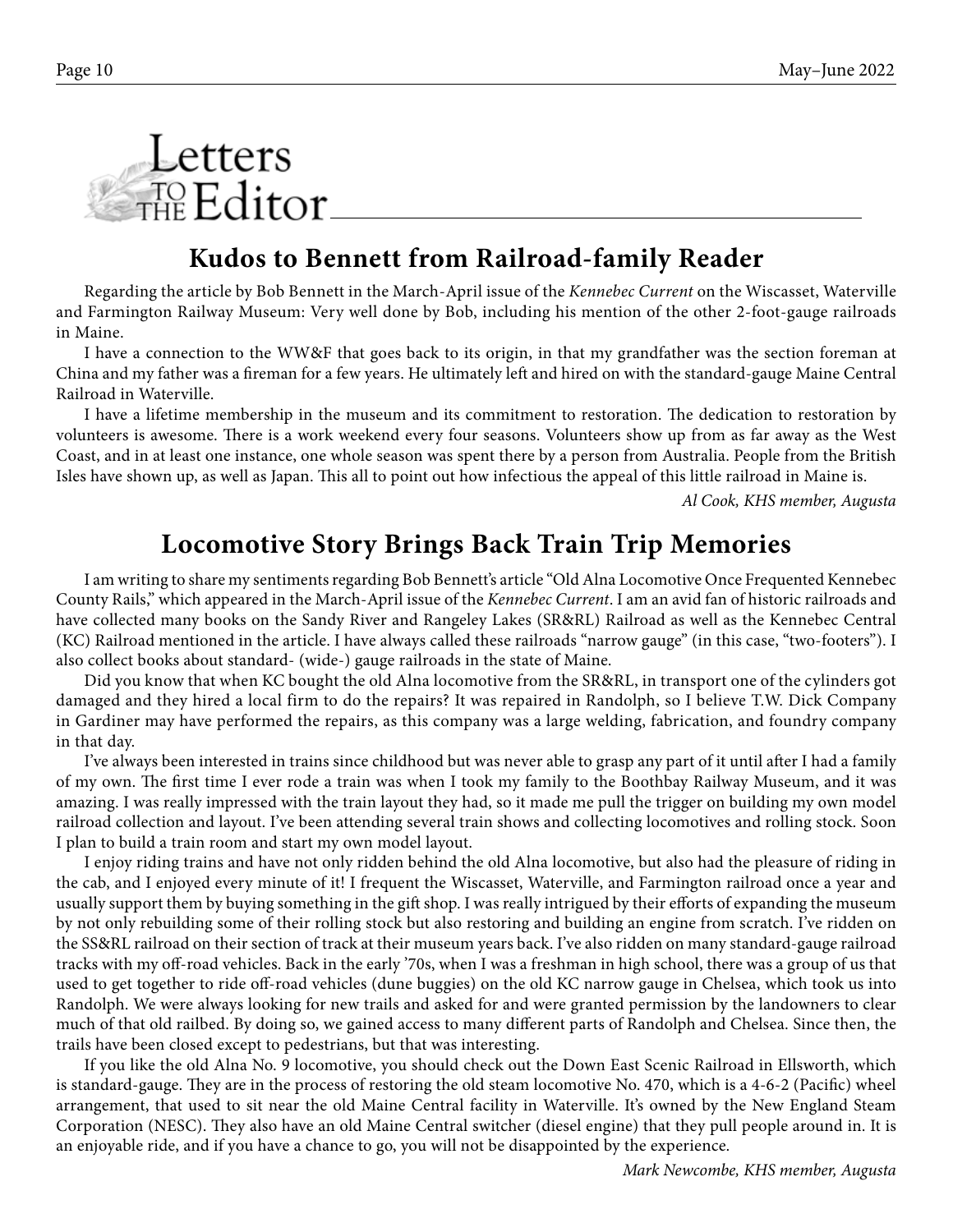

Cover photo courtesy of the author

## Upcoming Program

#### **July: "Siege at the State House"**

ccusations of election theft, an armed confrontation at the Capitol building, and widespread rallies of indignation might seem like a broad summation of recent U.S. electoral history, but that also describes Maine's political atmosphere in the winter of 1879-80.

Historian Mac Smith, of Stockton Springs, explains the long-forgotten crisis in his new book, "Siege at the State House: The 1879 Coup that Nearly Plunged Maine into Civil War."

Smith, the Kennebec Historical Society's lecturer for July, tells the story of an attempted post-election coup engineered by Maine's Democratic governor and the leaders of a new political party, almost igniting a second civil war. A pro-Republican armed mob surrounded the Maine State House for several weeks. That prompted Gov. Alonzo Garcelon to call out the state militia, which was led by a former governor and Civil War hero, Brig. Gen. Joshua Chamberlain.

Chamberlain, working in cooperation with Augusta Mayor Charles E. Nash (later a co-founder of the Kennebec Historical Society), strove to keep the sides apart and peaceful while the Maine Supreme Judicial Court sorted out the controversy. At one point, in a showdown with the armed mob, Chamberlain stood on the State House steps, exposing his chest and challenging any man present to settle the standoff with violence, if he dared.

It was an event Chamberlain called "another Round Top," a reference to his unit's pivotal role in the Battle of Gettysburg.

A Navy veteran of the 1991 Persian Gulf War and former reporter for The Bar Harbor Times, Smith is also the author of *Mainers on the Titanic* and *Peyton Place Comes Home to Maine*.

This presentation is free to the public (although donations are gladly accepted). It is scheduled for 6:30 p.m. Wednesday, July 20, at the Maine State Library's temporary location, 242 State Street in Augusta, the former site of the Bureau of Motor Vehicles and the Public Utilities Commission. Questions about the program may be directed to Scott Wood, KHS executive director, at 622-7718.

# History Through a Keyhole

I n the interest of promoting an awareness of local history – and hey, isn't that our main mission anyway? – the *Kennebec Current* is launching a regular column called "History Through a Keyhole."

Each issue of the newsletter, starting with this one, will contain a photo that is a partial glimpse of a building, monument, piece of infrastructure, or natural feature that is clearly visible and accessible from public property. Readers who want to identify the object in the photo are challenged to contact the *Current* and tell the editor three things: what the object is, where it is, and what its historic significance is.

Answers may be sent by email to kennhis1891@gmail.com or by postal mail to Kennebec Historical Society, P.O. Box 5582, Augusta, ME 04332.

The winner, to be selected randomly from all correct answers submitted, will be awarded a year's membership in KHS for the respondent or a friend or relative, or an alternate prize that may be announced from time to time. If nobody meets that threshold, the editor reserves the right to make the award to a respondent who provides a partial and correct answer.

The full answer and more information about the subject will be provided in the *Kennebec Current* issue published after the one in which the clue photo appears.

The first clue photo, taken May 22, appears at the right. The window is part of an existing building. What is it? Where is it? What historically significant event happened there?

Answers are due by July 20, 2022. Good luck.